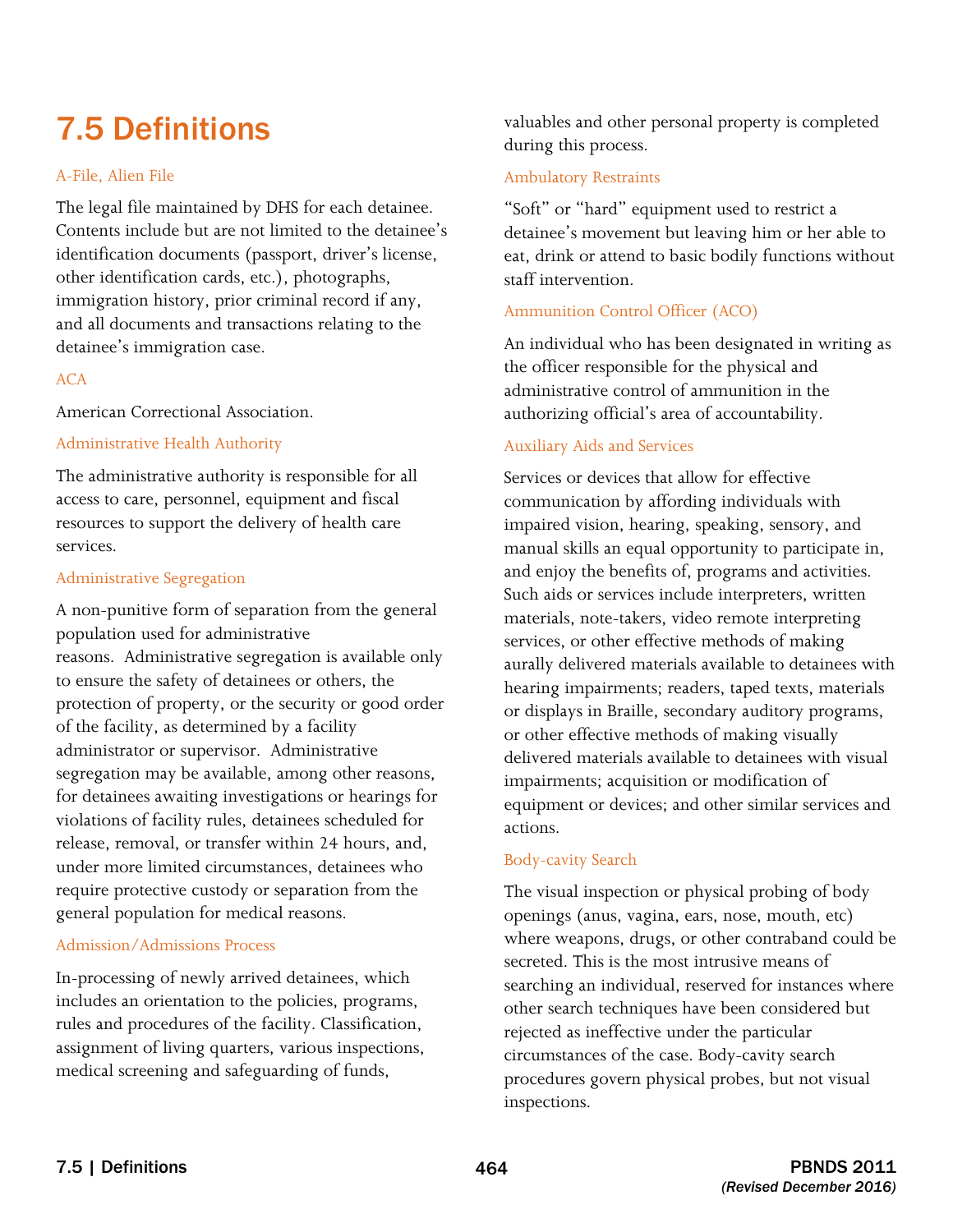For example, the procedures would not be appropriate for a visual inspection of the inside of the mouth, nose, or ears, unless contraband is found during the course of that inspection. Body-cavity procedures apply whenever contraband is found, because retrieving/seizing the item will involve physical entry into or probing within the cavity (in this example, the mouth, nose, or ear).

#### Caustic

Capable of burning, corroding, eroding or destroying by chemical action.

#### Census Check

See Informal Count.

# Chain of Command

 supervisor, etc. Order of authority (rank); executive, senior management, senior staff, etc. The position titles may vary according to the type of facility (SPC, CDF, or IGSA) and local facility titles. The on-site order of authority at a detention facility descends from the facility administrator to assistant or associate facility administrators to department heads to shift supervisors and other supervisors. Similarly, the ICE/ERO chain-of-command at a detention facility descends from the officer–in-charge (OIC) to the associate OIC to the chief detention enforcement officer/Chief of Security, detention operations

# Chemical

A substance with a distinct molecular composition produced by or used in a chemical process.

# Chief of Security

 A generic term for the department head in charge of a detention facility's security employees and operations. The position titles may vary according to the type of facility (SPC, CDF, or IGSA) and local facility titles. Ordinarily, a Chief of Security (chief detention enforcement agent, captain, etc.) is organizationally directly under an assistant or associate facility administrator.

### Chronic disease

An illness or condition that affects an individual's well being for an extended interval, usually at least six months, and generally is not curable but can be managed to provide optimum functioning within any limitations the condition imposes on the individual.

# Chronic disease program (care clinic)

Incorporates a treatment plan and regular clinic visits. The clinician monitors the patient's progress during clinic visits and, when necessary changes the treatment. The program also includes patient education for symptom management.

### Class R (Restricted) Tools

Devices to which detainees are forbidden access except in the presence and constant supervision of staff for reasons of safety or security. Class R includes devices that can be used to manufacture or serve as weapons capable of doing serious bodily harm or structural damage to the facility. All portable power tools and accessories are in this category. Class R also includes ladders and other such items that are not inherently dangerous but could prove useful in unauthorized activities, such as escape attempts.

#### Classification

A process used to make housing and program assignments by assessing detainees on the basis of objective information about past behavior, criminal records, special needs, etc.

# Clinical Director (CD)

A designated individual licensed to practice medicine and provide health services with final responsibility for decisions related to medical judgments. A CD and CMA are equivalent positions.

Clinical Medical Authority (CMA)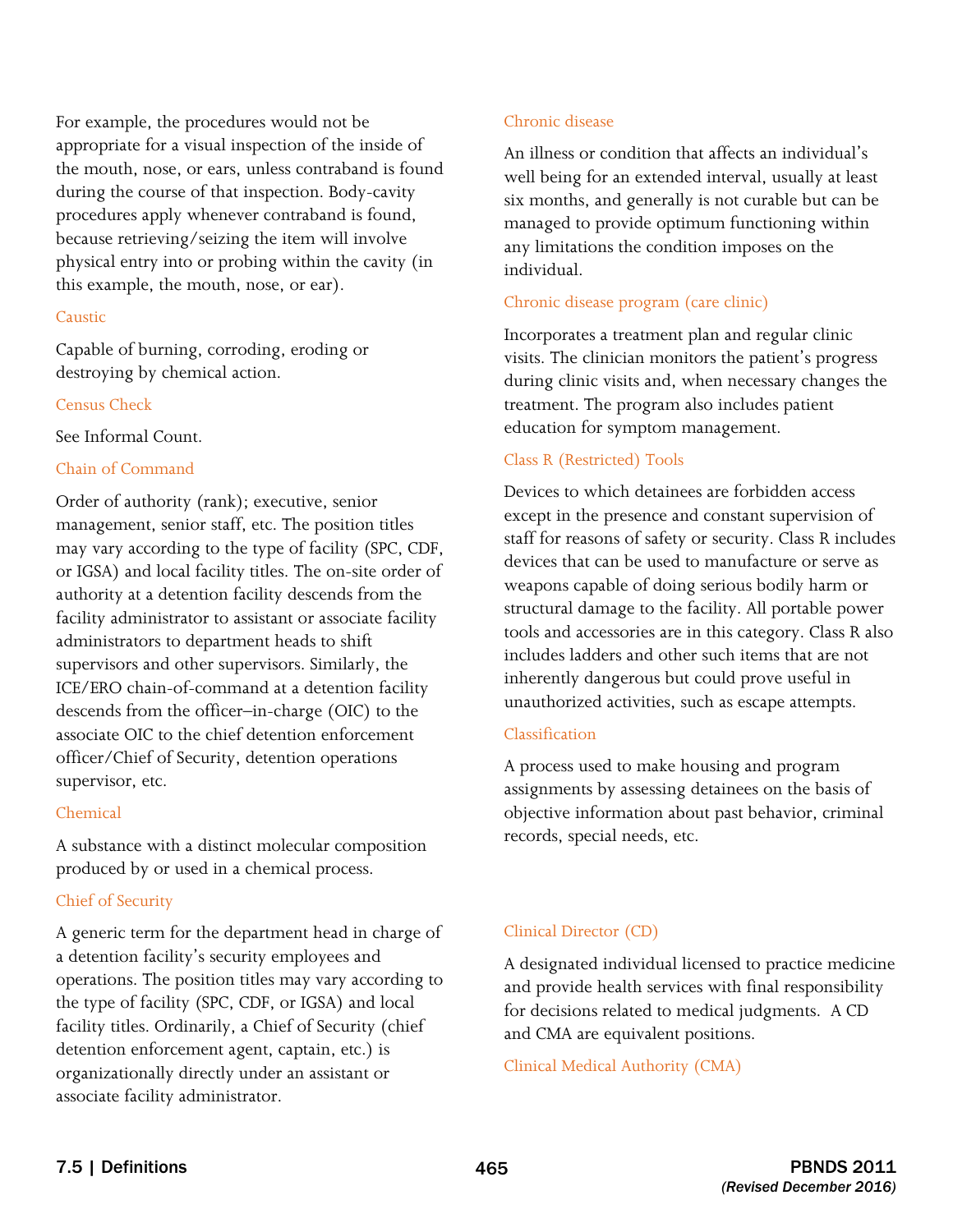The medical authority is responsible for the delivery of all health care services to the detainee population. These services include, but are not limited to, medical, nursing, dental, mental health and nutritional services. A CD and CMA are equivalent positions.

### Combustible Liquid

A substance with a flash point at or above 100° Fahrenheit.

#### Commissary

An area or system where detainees may purchase approved items.

# Contact Visit

A meeting between detainee and another person authorized to take place in an area free of obstacles or barriers that prevent physical contact.

#### Container

Any bag, barrel, bottle, box, can, cylinder, drum, reaction vessel, storage tank, or other vessel holding a hazardous chemical; does not include pipes or piping systems.

# Contraband

Any unauthorized item in the facility: illegal, prohibited by facility rules, or otherwise posing a threat to the security or orderly operation of the facility. This includes unauthorized funds.

# Contract Detention Facility (CDF)

A facility that provides detention services under a competitively bid contract awarded by the ICE.

# Contractor

 recurring basis pursuant to a contractual agreement A person who or entity that provides services on a with the agency or facility.

# Control Office

An officer who directs security activities from the Control Center.

# Count Slip

Documentation of the number of detainees confirmed present during a population count in a specific area, signed by the officers involved in the count.

#### Correspondence

Letters, postcards and other forms of written material not classified as packages or publications. Large envelopes containing papers qualify as correspondence, but boxes, sacks and other shipping cartons do not. Books, magazines, newspapers and other incoming printed matter are not "correspondence."

### Criminal Alien

A foreign national convicted of one or more crimes.

### Dedicated IGSA Facility (Dedicated IGSA)

 An IGSA facility that solely houses ICE detainees. Also see "IGSA FACILITY" and "INTERGOVERNMENTAL SERVICE AGREEMENT."

#### Detainee Handbook

The policies and procedures governing detainee life in the facility: daily operations, rules of conduct, sanctions for rule violations, recreation and other programs, services, etc.; defined in writing and provided to each detainee upon admission to the facility.

#### Detention File

Contents include receipts for funds, valuables and other personal property; documentation of disciplinary action; reports on detainee behavior; detainee's written requests, complaints and other communications; official responses to detainee communications; records from Special Management Unit, etc.

#### Dietician

A professional trained in foods and the management of diets (dietetics) who is credentialed by the Commission on Dietetic Registration of the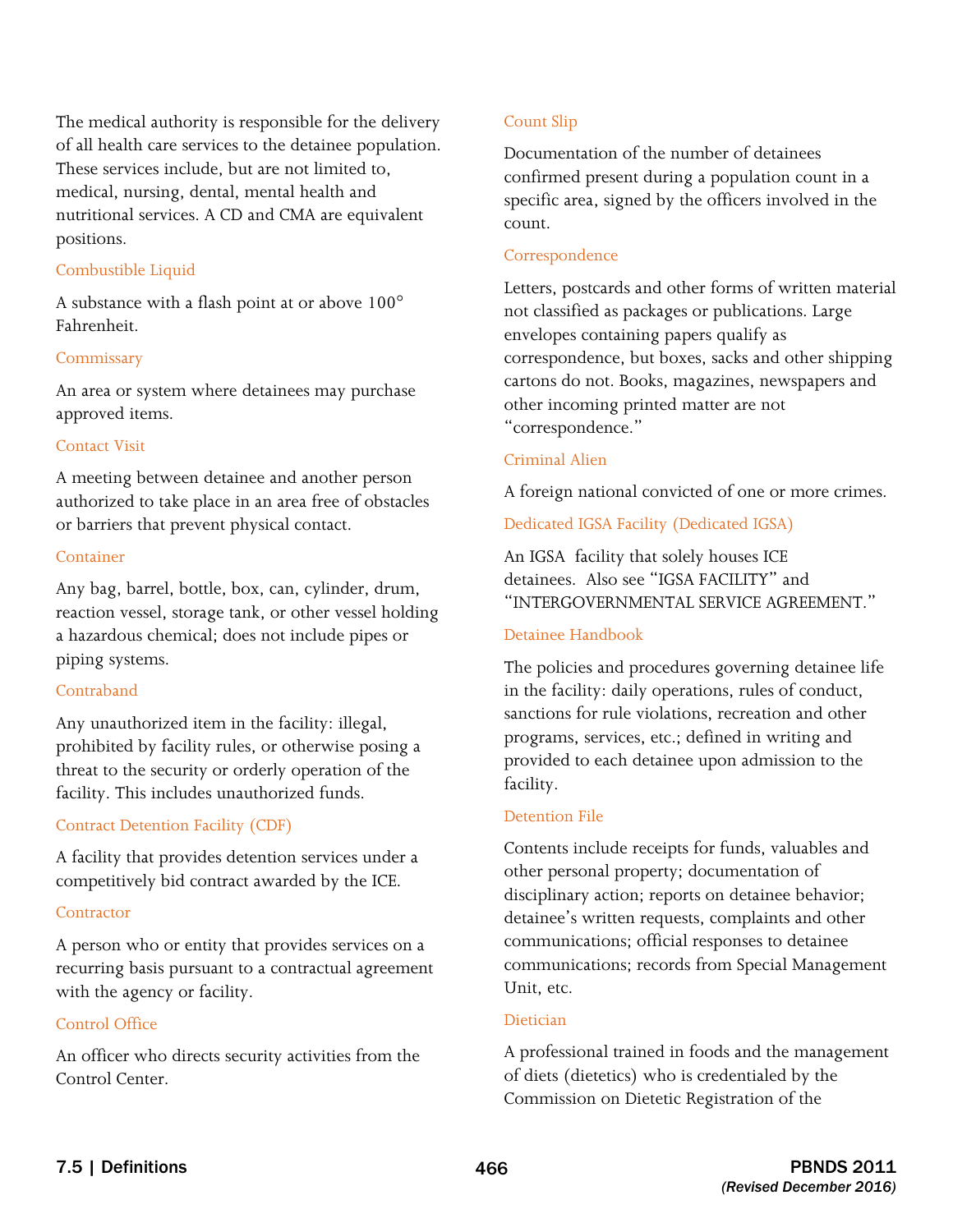American Dietetic Association, or who has the documented equivalent in education, training, or experience, with evidence of relevant continuing education.

### **Disability**

An individual with a disability is an individual who has a physical or mental impairment that substantially limits one or more major life activities, or an individual who has a history or record of such an impairment. "Major life activities" are basic activities that a detainee without a disability in the general population can perform with little or no difficulty, including, but not limited to, caring for oneself, performing manual tasks, seeing, hearing, eating, sleeping, walking, standing, lifting, bending, speaking, breathing, learning, reading, concentrating, thinking, communicating, and working. A major life activity can also include the operation of major bodily functions, like the immune, endocrine, and neurological systems; normal cell growth; digestion, respiration, and circulation; and the operations of the bowel, bladder, and brain.

# Disciplinary Hearing

Non-judicial administrative procedure to determine whether substantial evidence supports finding a detainee guilty of a rule violation.

# Disciplinary Committee

One or more impartial staff members who conduct and/or oversee a disciplinary hearing. A lower-level committee (Unit Disciplinary Committee) investigates a formal Incident Report and may impose minor sanctions or refer the matter to a higher-level disciplinary committee. A higher-level committee (Institution Disciplinary Panel) conducts formal hearings on Incident Reports referred from the lower level committee and may impose higher level sanctions for higher level prohibited acts. Also see Institution Disciplinary Panel.

# Disciplinary Segregation

 reasons. Disciplinary segregation is available only A punitive form of separation from the general population used for disciplinary after a finding by a disciplinary hearing panel that the detainee is guilty of a serious prohibited act or rule violation.

# Dry Cell

 detainee can be closely observed by staff until the A cell or room without running water where a detainee has voided or passed contraband or until sufficient time has elapsed to preclude the possibility that the detainee is concealing contraband. Dry cells may be used when there is reasonable suspicion that a detainee has ingested contraband or concealed contraband in a body cavity.

# Emergency Changes

Measures immediately necessary to maintain security or to protect the health and safety of staff and detainees.

# Exigent Circumstances

Any set of temporary and unforeseen circumstances that require immediate action in order to combat a threat to the security or institutional order of a facility or a threat to the safety or security of any person.

# Exposure/Exposed

Subjected or potentially subjected to a hazardous substance by any means (inhalation, ingestion, skin contact, absorption, etc.)

# Face-to-photo Count

A process that verifies identity of each detainee by comparing every person present with the photographic likeness on his/her housing card.

# Facility Administrator

A generic term for the chief executive officer of a detention facility. The formal title may vary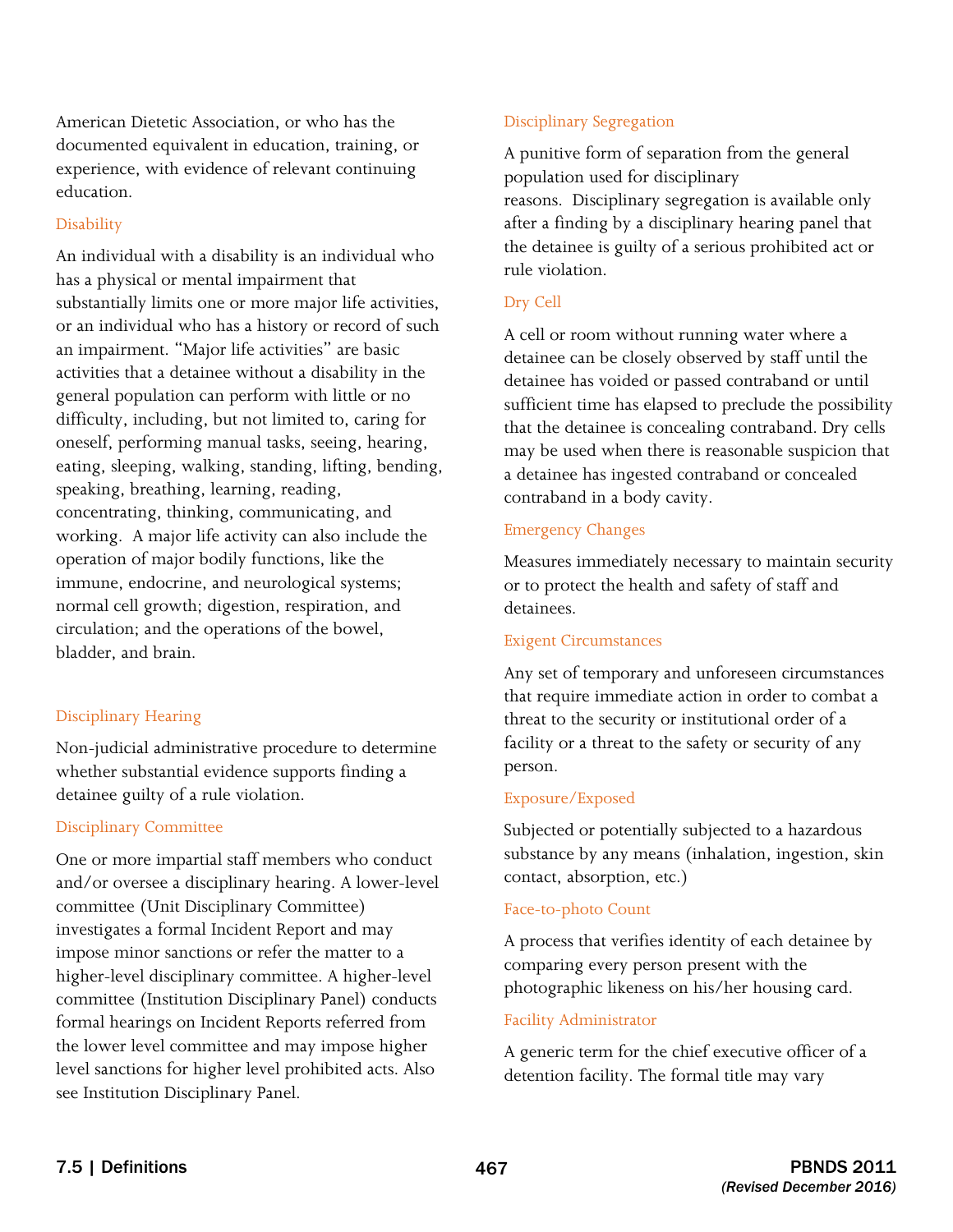(warden, Officer In Charge, sheriff, jail administrator, etc.).

### Field Office Directory (FOD)

Individual with chief responsibility for facilities in his assigned geographic area.

### Firearms Control Officer (FCO)

Individual designated responsible for the physical and administrative control of all firearms under the jurisdiction of the authorizing official.

### Flammability Hazard

Has a flash point below 200 degrees Fahrenheit, closed cup, or is subject to spontaneous heating.

### Flammable Liquid

A substance with a flash point below 100 degrees Fahrenheit (37.8 Centigrade).

#### Flash Point

The minimum temperature at which the vapor of a combustible liquid can form an ignitable mixture with air.

#### Food Service Administrator (FSA)

The official responsible for planning, controlling, directing and evaluating Food Service Department operations.

#### Formal Count

When the detainee population is assembled at specific times for attendance check, conducted in accordance with written procedures.

#### Four/Five-point Restraint

A restraint system that confines an individual to a bed or bunk in either a supine or prone position. Ordered by the facility administrator when a detainee's unacceptable behavior appears likely to continue risking injury to self or others.

#### Funds

Cash, checks, money orders and other negotiable instruments.

### Gender nonconforming

Having an appearance or manner that does not conform to traditional societal gender expectations.

# General Correspondence

All correspondence other than "special correspondence."

### General Population

Detainees whose housing and activities are not specially restricted. The term is ordinarily used to differentiate detainees in the "general population" from those in Special Housing Units.

### Grievance

 perceived as unjust. A complaint based on a circumstance or incident

#### Hard Contraband

Any item that poses a serious threat to the life, safety or security of the facility detainees or staff.

#### Health Assessment

 information relating to mental, dental and medical results, initiation of therapy and development of a The process whereby an individual's health status is evaluated. This process will address the patient's physical, dental and mental health appropriate to the patient's condition and will include, as determined by the health care provider, questioning the patient about symptoms, a physical examination appropriate to the complaint and, as appropriate, review of screening information, collection of additional health issues, immunization histories, laboratory and diagnostic tests, other examinations, review of treatment plan.

# Health Authority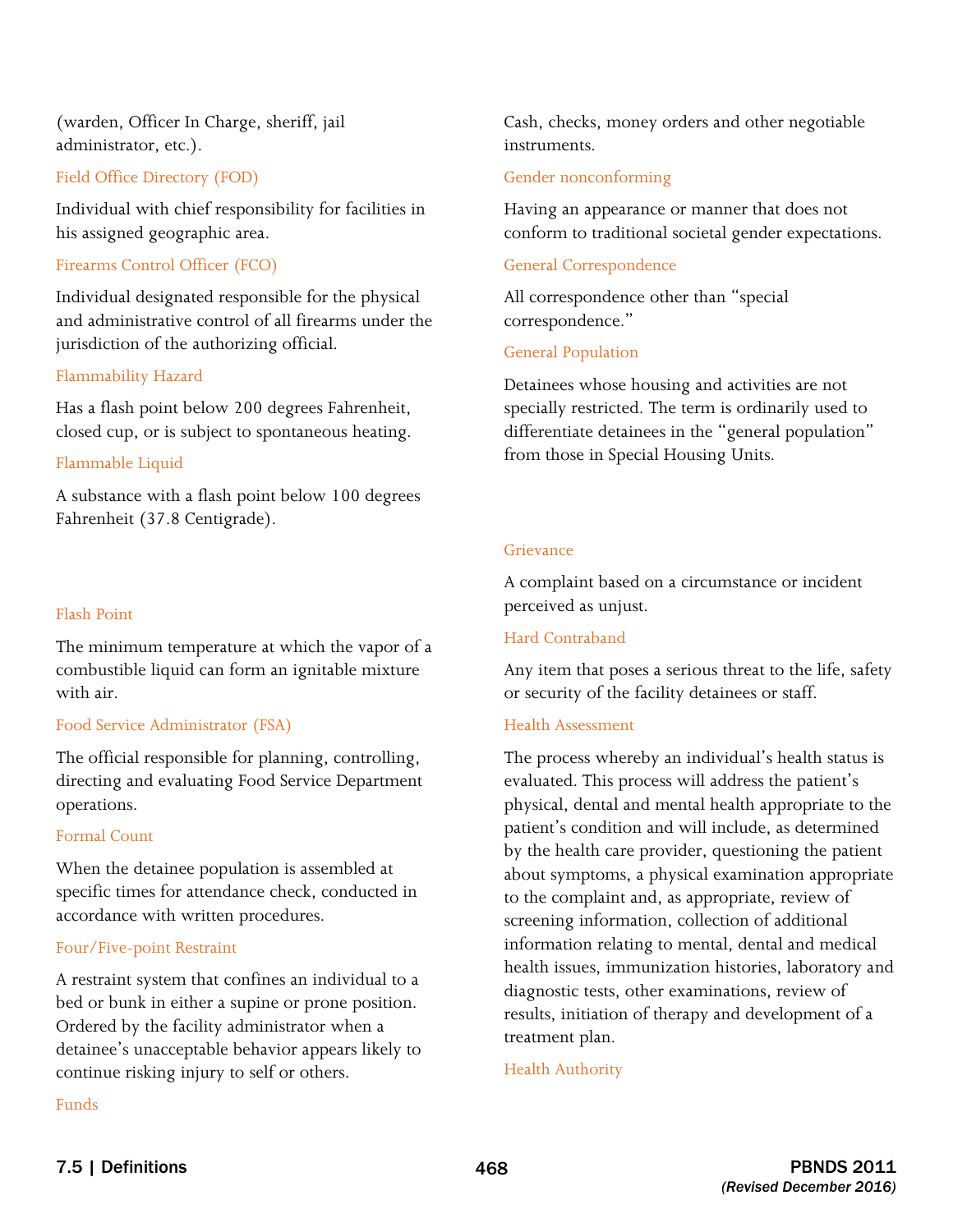The health services administrator (HSA), clinical director (CD), or agency responsible for the provision of health care services at a facility or system of facilities. The responsible physician may be the health authority. Health authority may also be referred to as the medical department.

### Health Care Practitioner

Defined as an individual who is licensed, certified, or credentialed by a state, territory or other appropriate body to provide health care services within the scope and skills of the respective health care profession.

### Health Hazard

Includes carcinogens, toxic agents, reproductive toxins, irritants, corrosives, sanitizers, hepatotoxins, nephrotoxins, neurotoxins and other agents that act on the hemopoietic system or damage the lungs, skin, eyes, or mucous membranes.

### Health Screening

A system for preliminary screening of the physical and mental condition of individual detainees upon arrival at the facility; conducted by health care personnel or by a specially health trained officer. The combination of structured inquiry and observation is designed to obtain immediate treatment for new arrivals who are in need of emergency health care, identify and meet ongoing current health needs, and isolate those with communicable diseases.

#### Hold Room

A secure area used for temporary confinement of detainees before in-processing, institutional appointments (court, medical), release, transfer to another facility, or deportation-related transportation.

#### Hunger Strike

A voluntary fast undertaken as a means of protest or manipulation. Whether or not a detainee actually declares that he or she is on a hunger strike, staff are required to refer any detainee who is observed to not have eaten for 72 hours for medical evaluation and monitoring.

# IGSA Facility (IGSA)

 Agreement. Also see "INTERGOVERNMENTAL A state or local government facility used by ERO through an Intergovernmental Service SERVICE AGREEMENT."

# Illegal Contraband

Any item prohibited by law, the possession of which constitutes grounds for felony or misdemeanor charges.

### Indigent

Without funds, or with only nominal funds. Ordinarily, a detainee is considered "indigent" if he or she has less than \$15.00 in his or her account.

# Informal grievance

An oral complaint or concern received from a detainee. Informal grievances may be handled at the lowest level in the organization possible to effectively resolve the complaint with no written response.

# Informal Count

Population count conducted according to no fixed schedule, when detainees are working, engaged in other programs, or involved in recreational activities. Unless a detainee is missing, these counts are not reported; also called "census check" or "irregular count."

# Informal Resolution

 detainee, satisfactory to the detainee and staff Brings closure to a complaint or issue of concern to a member involved; does not require filing of a written grievance.

#### Informed Consent

An agreement by a patient to a treatment, examination, or procedure after the patient receives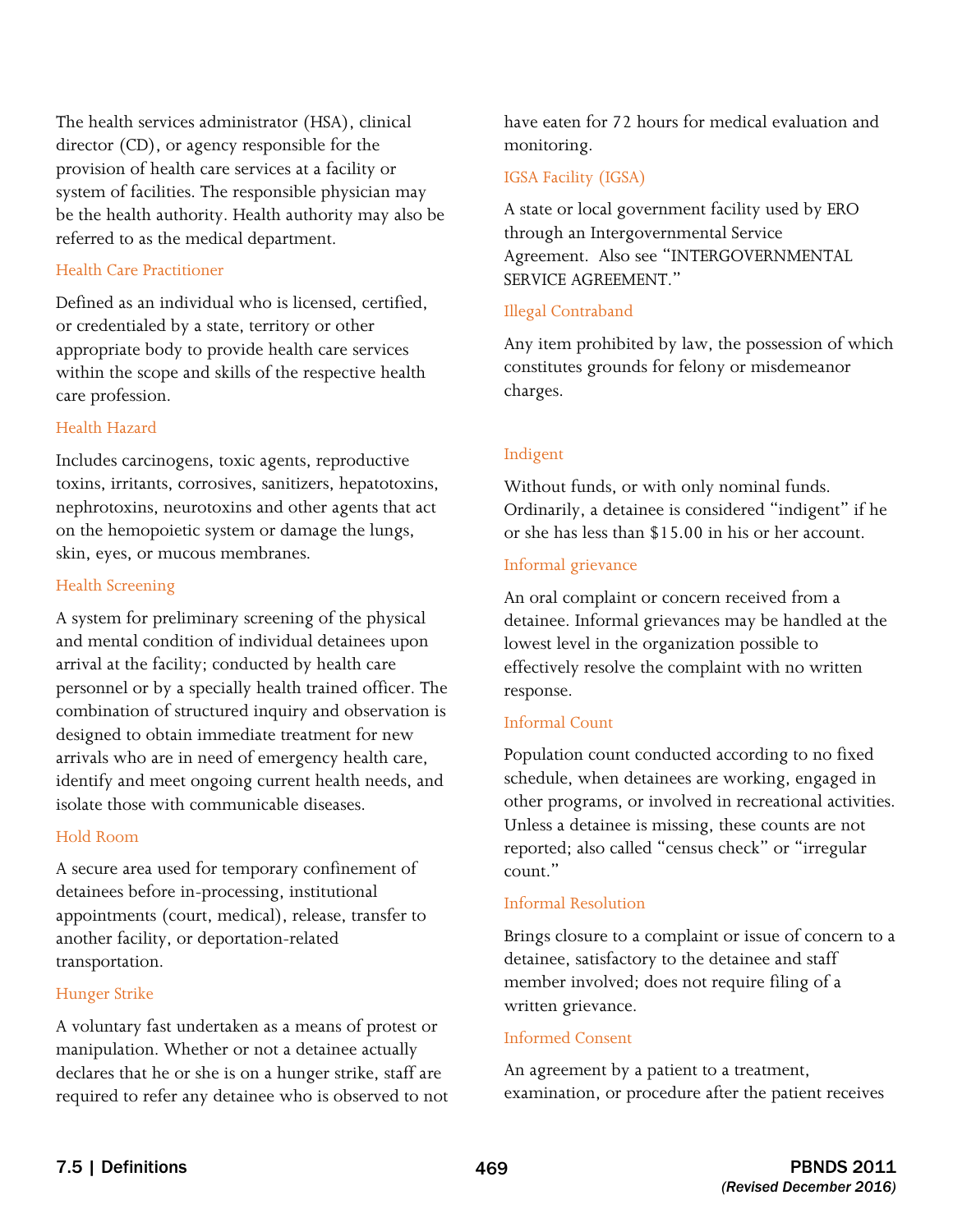procedure; the alternatives to it; and the prognosis if the material facts about the nature, consequences, and risks of the proposed treatment, examination or the proposed action is not undertaken.

#### In-processing

 Administrative processing of a detainee arriving at a detention facility (See "Admissions").

### Institution Disciplinary Panel (IDP)

Review board responsible for conducting disciplinary hearings and imposing sanctions for cases of detainee misconduct referred for disposition following the hearing. The IDP usually comprises a hearing officer and representatives of different departments in the facility.

#### Intergovernmental Service Agreement

A cooperative agreement between ICE and any state, territory or political subdivision for the construction, renovation or acquisition of equipment, supplies or materials required to establish acceptable conditions of confinement and detention services. ICE may enter into an IGSA with any such unit of government guaranteeing to provide bed space for ICE detainees, and to provide the clothing, medical care, food and drink, security and other services specified in the ICE/ERO detention standards; facilities providing such services are referred to as "IGSA facilities."

#### Intersex

Having sexual or reproductive anatomy or chromosomal pattern that does not seem to fit typical definitions of male or female. Intersex medical conditions are sometimes referred to as disorders of sex development.

#### Investigating Officer

 An individual of supervisory or higher rank who conducts an investigation of alleged misconduct and was not involved in the incident; usually a supervisory detention enforcement officer or shift supervisor.

#### Irregular Count

See Informal Count.

#### Juvenile

Any person under the age of 18.

#### Least Intrusive

In the context of a search, terminology used to refer to alternative means of finding contraband, such as questions, metal detectors, pat down searches and boss chairs, prior to conducting a strip search.

### Legal Assistant

An individual (other than an interpreter) who, working under the direction and supervision of an attorney or other legal representative, assists with group presentations and in representing individual detainees. Legal assistants may interview detainees, assist detainees in completing forms and deliver papers to detainees without the supervisory attorney being present.

#### Legal Correspondence

See "special correspondence."

Legal File

See A-File.

# Legal Representative

An attorney or other person representing another in a matter of law, including law students, law graduates not yet admitted to the bar; "reputable individuals"; accredited representatives; accredited officials and attorneys outside the United States (see 8 CFR § 292.1, "Representation and Appearances").

#### Leisure-time Activities

Activities which are designed to provide detainees with recreational opportunities both inside and outside the living area, e.g., soccer, basketball, chess, checkers, television.

# Life-sustaining Procedure (Life Support)

A medical intervention or procedure that uses artificial means to sustain a vital function.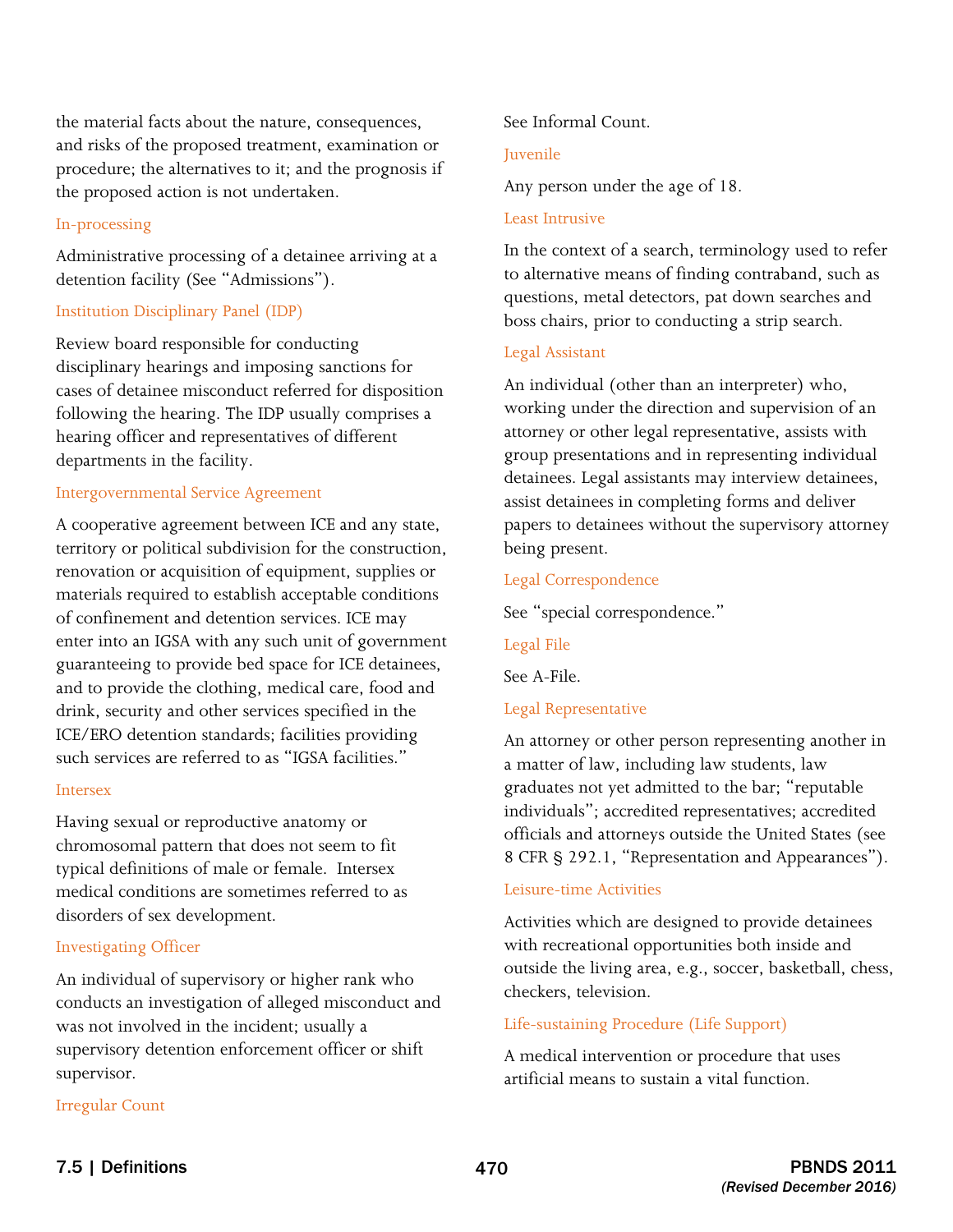### Limited English Proficiency (LEP)

A person who does not speak English as his or her primary language and who has a limited ability to read, speak, write, or understand English. LEP individuals may be competent in English for certain types of communication (e.g. speaking or understanding), but still be LEP for other purposes (e.g. reading or writing).

### Mail Inspection

Examination of incoming and outgoing letters, packages, etc., for contraband, including cash, checks and money orders.

#### Master Count

Total number of detainees housed at a facility.

### Material Safety Data Sheet (MSDS)

Basic information about a hazardous chemical, prepared and issued by the manufacturer, in accordance with Occupational Safety and Health Administration regulations (see 29 CFR 1910.1200; see also OSHA Form 174); among other things, specifies precautions for normal use, handling, storage, disposal and spill cleanup.

#### Medical Classification System

A system by which a detainee's medical and mental health conditions and needs are assessed to allow for appropriate placement in a facility with the resources necessary to provide appropriate level of care to meet those needs.

#### Medical Discharge Plan

The discharge plan includes: admission diagnosis; discharge diagnosis; brief medical history including the chief complaint and any essential physical findings discovered; all diagnostic test (e.g., x-rays, lab results, ECG's, etc) results; list of any medications prescribed; a brief summary of care provided, the detainee's response to treatment, medical complications encountered, any outside health care referrals that may have interrupted the infirmary

period or that be pending; and continuity of care plan.

# Medical Personnel

medical assistants, clerical workers).<br><u>Mental Health Provider</u> Includes all qualified health care professionals as well as administrative and support staff (e.g. health record administrators, laboratory technicians, nursing and

 physician, psychiatric nurse, clinical social worker or of their education, credentials, and experience are Psychiatrist, clinical or counseling psychologist, any other mental health professional who by virtue permitted by law to evaluate and care for the mental health needs of patients. .

#### Messenger

A person (neither a legal representative nor a legal assistant) whose purpose is to deliver or convey documents, forms, etc., to and from the detainee; not afforded the visitation privileges of legal representatives and legal assistants.

#### Minor

A juvenile; a person under the age of 18.

#### Mogul keys

 commercial, government and industrial buildings for Key and knob operated deadlocking latch/ deadbolt for use in detention institutions as well as utmost physical security. The large-scale design accommodates an oversized latch and deadbolt plus mogul key cylinder. These institutional grade construction features and tamper resistant fittings afford exceptional structural strength to impede forced and surreptitious entry.

# National Commission on Correctional Health Care (NCCHC)

Establishes the standards for health service in correctional facilities on which accreditation is based.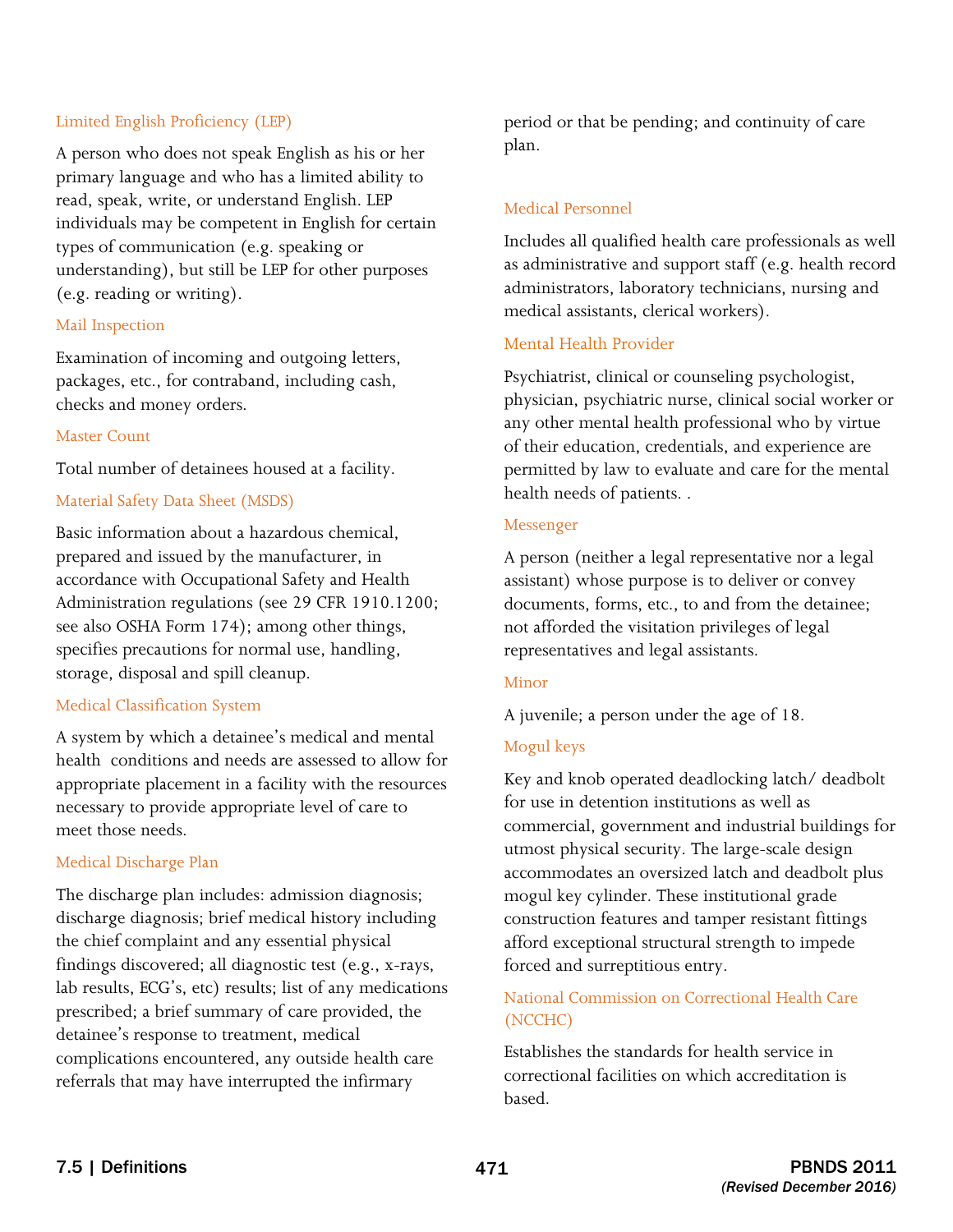#### National Fire Protection Association

Principal source of fire protection standards and codes.

#### NCCHC

National Commission on Correctional Health care.

#### Non-Contact Visit

Visitation with a barrier preventing physical contact between the detainee and his or her visitors.

#### Non-dedicated IGSA Facility (Non-dedicated IGSA)

 facility. Also see "IGSA FACILITY" and An IGSA facility that houses ICE detainees as well as other inmate populations in a shared use "INTERGOVERNMENTAL SERVICE AGREEMENT."

#### Non-Medical Emergency Escorted Trip

 Authorized detainee visit to a critically ill member of his/her immediate family, or to attend the funeral of a member of his/her immediate family. "Immediate family" member refers to a parent (including stepparent and foster parent), child, spouse, sister, or brother of the detainee.

#### Non-merit Factor

 mental or physical ability to perform a given Any characteristic or factor immaterial to a detainee's assignment.

#### Non-security Key

A key which if duplicated by unauthorized persons and/or lost, would not constitute an emergency requiring urgent action; not critical to facility safety and security.

#### Out Count

Detainees temporarily away from the facility, but accounted for by the facility and included in the master count.

 along the spine, the wards protrude into the shape of Keys designed to open a paracentric lock. It is distinguishable by the contorted shape of its blade, which protrudes past the center vertical line of the key barrel. Instead of the wards on the outer face of the lock simply protruding into the shape of the key the key along the entire width of the key, including along the length of the teeth.

#### Pat-down Search

A sliding or patting of the hands over the clothed body of a detainee by staff to determine whether the individual possesses contraband.

#### Physical Examination

A thorough evaluation of an individual's physical condition and medical history conducted by or under the supervision of a licensed medical professional acting within the scope of his or her practice.

#### Plan of Action

Describes steps the facility will take to convert a condition that has caused a determination of noncompliance with a standard.

#### Post Orders

Written orders that specify the duties of each position, hour-by-hour, and the procedures the post officer will follow in carrying out those duties.

#### Progressive Restraints

Control the detainee in the least restrictive manner required, until and unless the detainee's behavior warrants stronger and more secure means of inhibiting movement.

# Protective Custody (PC)

Administrative segregation for the detainee's own safety.

#### Qualified health care professionals

Paracentric Keys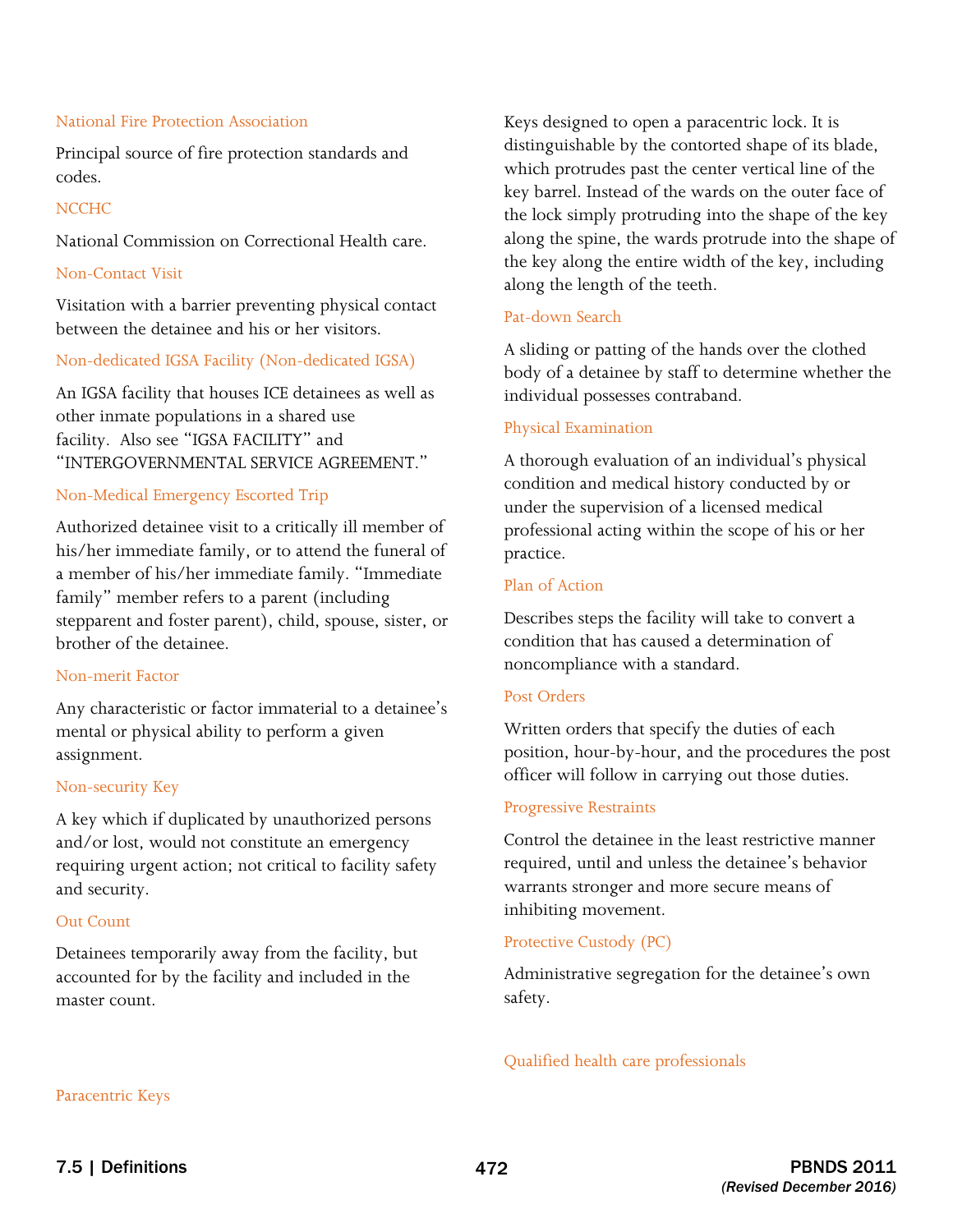Include physicians, physicians assistants, nurses, nurse practitioners, dentists, mental health professionals and others who by virtue of their education, credentials and experience are permitted by law and within their scope of practice to evaluate and care for patients.

#### Reasonable Accommodations

 activities, or requirements, or to enjoy the benefits and auxiliary aids and services are collectively referred Any change or adjustment in detention facility operations, any modification to detention facility policy, practice, or procedure, or any provision of an aid or service that permits a detainee with a disability to participate in the facility's programs, services, and privileges of detention programs equal to those enjoyed by detainees without disabilities. Examples of "reasonable accommodations" include, but are not limited to, proper medication and medical treatment; accessible housing, toilet, and shower facilities; devices like bed transfer, accessible beds or shower chairs, hearing aids, or canes; and assistance with toileting and hygiene. In these standards, reasonable accommodations, disability-related modifications, to as "accommodations" or "reasonable accommodations."

#### Reasonable Suspicion

 Not intuition, but specific, articulable facts that would cause a reasonable law enforcement officer to suspect that a particular person is concealing a weapon, contraband, or evidence of a crime.

# Religious Practices

Worship, observances, services, meetings, ceremonies, etc., associated with a particular faith; access to religious publications, religious symbolic items, religious counseling and religious study classes; and adherence to dietary rules and restrictions.

#### Sally Port

An enclosure situated in the perimeter wall or fence surrounding the facility, containing double gates or doors, of which one cannot open until the other has closed, to prevent a breach in the perimeter security; handles pedestrian and/or vehicular traffic.

#### Sanitation

The creation and maintenance of hygienic conditions; in the context of food, involves handling, preparing, and storing items in a clean environment, eliminating sources of contamination.

### Satellite Feeding

Food served and consumed in a location other than where prepared.

### Security Key

A key which if duplicated by unauthorized persons and/or lost, would jeopardize life, safety, property or security, or would facilitate escape.

### Segregation

Confinement in an individual cell isolated from the general population; for administrative, disciplinary, or protective reasons.

#### Service Processing Center (SPC)

A detention facility the primary operator and controlling party of which is ICE.

#### Shift Supervisor

A generic term for the detention security supervisor in charge of operations during a shift. The position titles may vary according to the type of facility (SPC, CDF, or IGSA) and local facility titles. Ordinarily, a shift supervisor (detention operations supervisor, lieutenant, etc.) is, organizationally, directly under the Chief of Security (chief detention enforcement agent, captain, etc.).

# Soft Contraband

Any unauthorized item that does not constitute hard contraband, i.e., does not pose a serious threat to human safety or facility security; includes that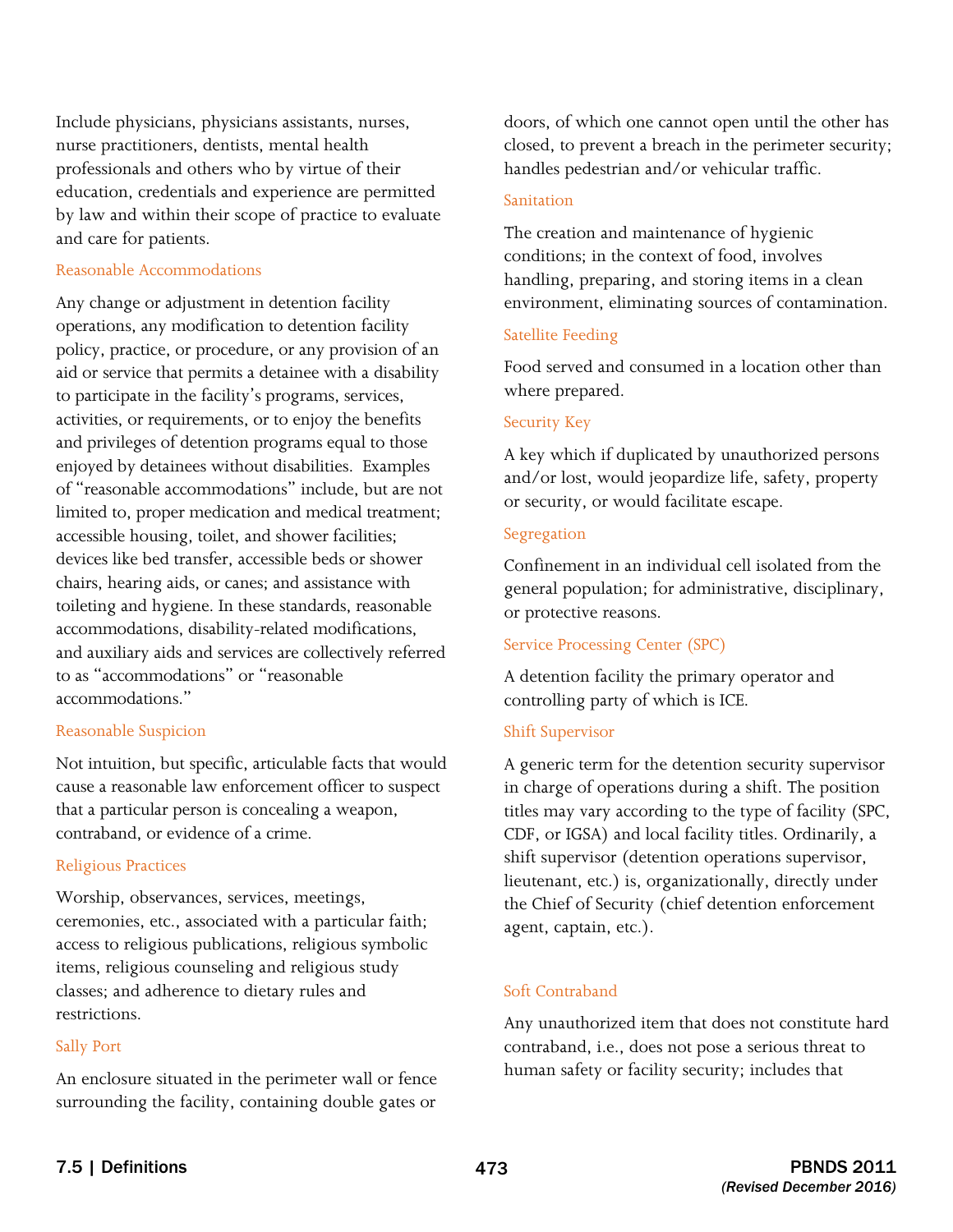quantity of an item possessed in an amount exceeding the established limit.

#### Special Correspondence or Legal Mail

Detainees' written communications to or from any of the following:

- a. private attorneys and other legal representatives;
- b. government attorneys;
- c. judges and courts;
- d. embassies and consulates;
- e. the president and vice president of the United States;
- f. members of Congress;
- g. the Department of Justice (including the DOJ Office of the Inspector General);
- h. the Department of Homeland Security (including U.S. Immigration and Customs Enforcement, ICE Health Services Corps, the Office of Enforcement and Removal Operations, the DHS Office for Civil Rights and Civil Liberties, and the DHS Office of the Inspector General);
- i. outside health care professionals;
- j. administrators of grievance systems; and
- k. representatives of the news media.

# Special Management Unit (SMU)

A housing unit for detainees in administrative or disciplinary segregation.

#### Special Needs Detainee

 are not limited to, those detainees who are those who are addicted to or in withdrawal from drug or alcohol. A detainee whose mental and/or physical condition requires different accommodations or arrangements than a detainee who does not have special needs would receive. Special needs detainees include, but chronically ill or infirm, those with disabilities, and

#### Special Vulnerabilities

Detainees with special vulnerabilities include those who are elderly, pregnant, or nursing; those with serious physical or mental illness, or other disability; those who would be susceptible to harm in general population due in part to their sexual orientation or gender identity; and those who have been victims of sexual assault, torture, trafficking, or abuse.

#### Strip Search

A search that requires a person to remove or arrange some or all clothing so as to permit a visual inspection of the person's breasts, buttocks, or genitalia.

### Terminally Ill Detainee

A detainee whose physical condition has deteriorated to the point where the prognosis is less than a year to live.

# **TIC**

The Joint Commission [formerly the Joint Commission on Accreditation of Health care Organizations (JCAHO)]

An independent, not-for-profit organization that evaluates and accredits more than 15,000 health care organizations and programs in the United States. TJC is the Nation's predominant standards-setting and accrediting body in health care.

#### Toxic

Poisonous; capable of causing injury or death.

# Trained Investigators

A person who has been trained in investigative techniques to include interview techniques for victims and proper procedures for collecting and storing evidence.

#### Training

An organized, planned and evaluated activity designed to achieve specific learning objectives and